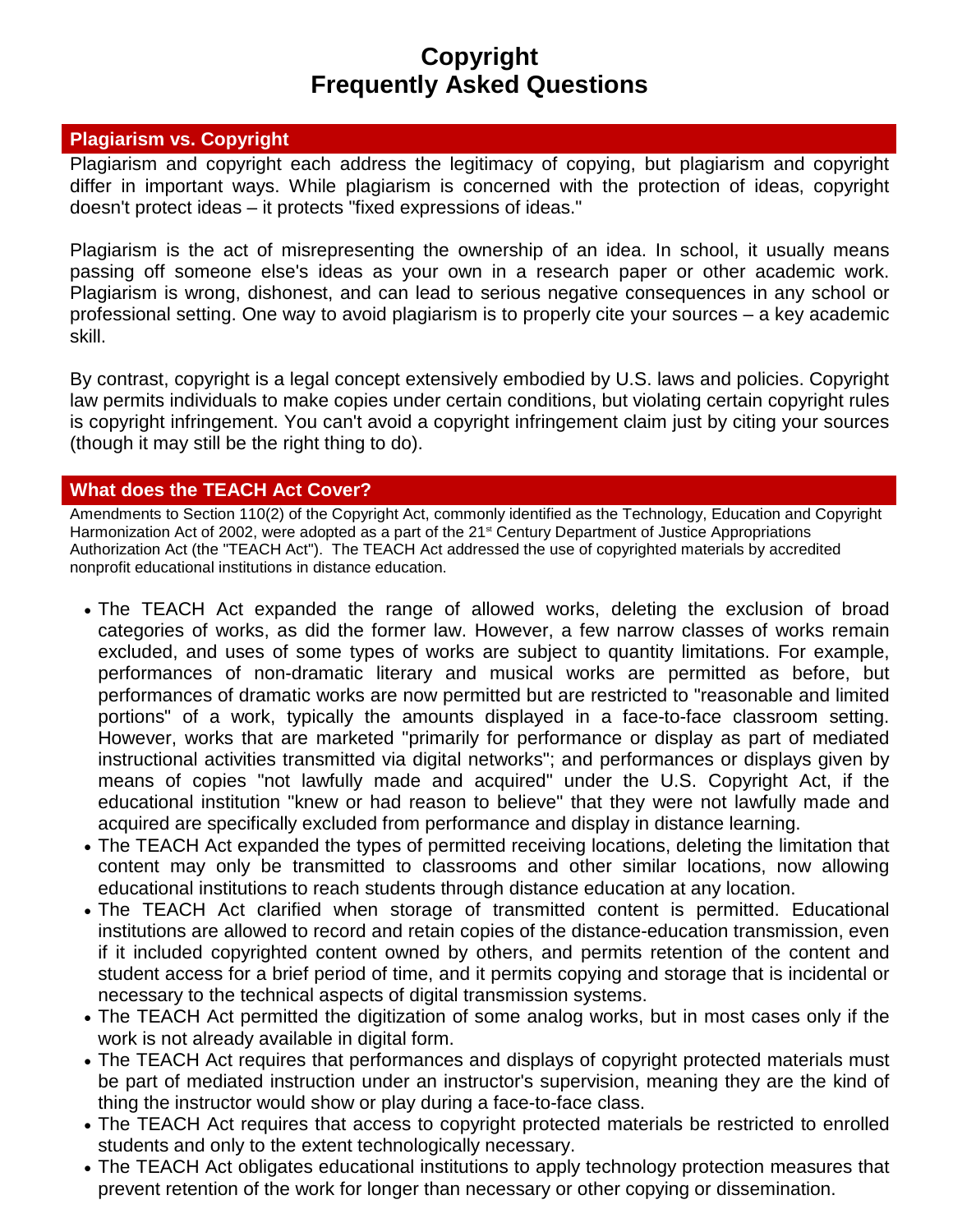- The TEACH Act exempts students in distance education courses from liability for copyright infringement for any temporary reproductions of material that occurs through the technical processes of digital transmission.
- The TEACH Act requires instructors to inform students that works seen in the online class may be protected by copyright.

Use of distance learning systems meet the TEACH Act's stipulations on access, dissemination and retention of materials.

### **What Might be Considered "Fair Use" in the Educational Context?**

Guidelines on the use of certain types of copyright protected works in the classroom were published as part of the legislative history of the Copyright Act of 1976. The Conference on Fair Use made an attempt to negotiate guidelines for use of copyright protected materials in distance learning, multimedia, image and electronic reserve by eliciting the comments of legal scholars, lawyers, politicians, copyright owners and other interested parties. But these guidelines are long and complex, none of the participants were satisfied with them, and they will not serve as a "safe harbor" against litigation. It is also important to note that fair use guidelines in the educational context do not necessarily translate into a "safe harbor" for purposes other than education. Ultimately, it is important to be reasonable when using copyright protected materials, and the adapted version of the various guidelines provided below can assist you with determining what is reasonable.

#### *Guidelines for "Fair Use"*

**Print**

#### *Chapter in a book*

*Fair use (permission not required)*

- Single copy used by an instructor for research, teaching or class preparation
- Multiple copies (one per student per class) if the chapter is brief, spontaneously copied and in compliance with the cumulative effect test (see below)
- Copyright notice and attribution included

#### *Newspaper/magazine article*

*Fair use (permission not required)*

- A complete work of less than 2,500 words
- For longer articles, excerpts of up to 1,000 words or 10 percent of the work, whichever is less (a minimum of 500 words)
- Articles covered in the previous two bullets may be expanded (e.g., the number of words increased) to permit the completion of an unfinished prose paragraph)
- Copyright notice and attribution included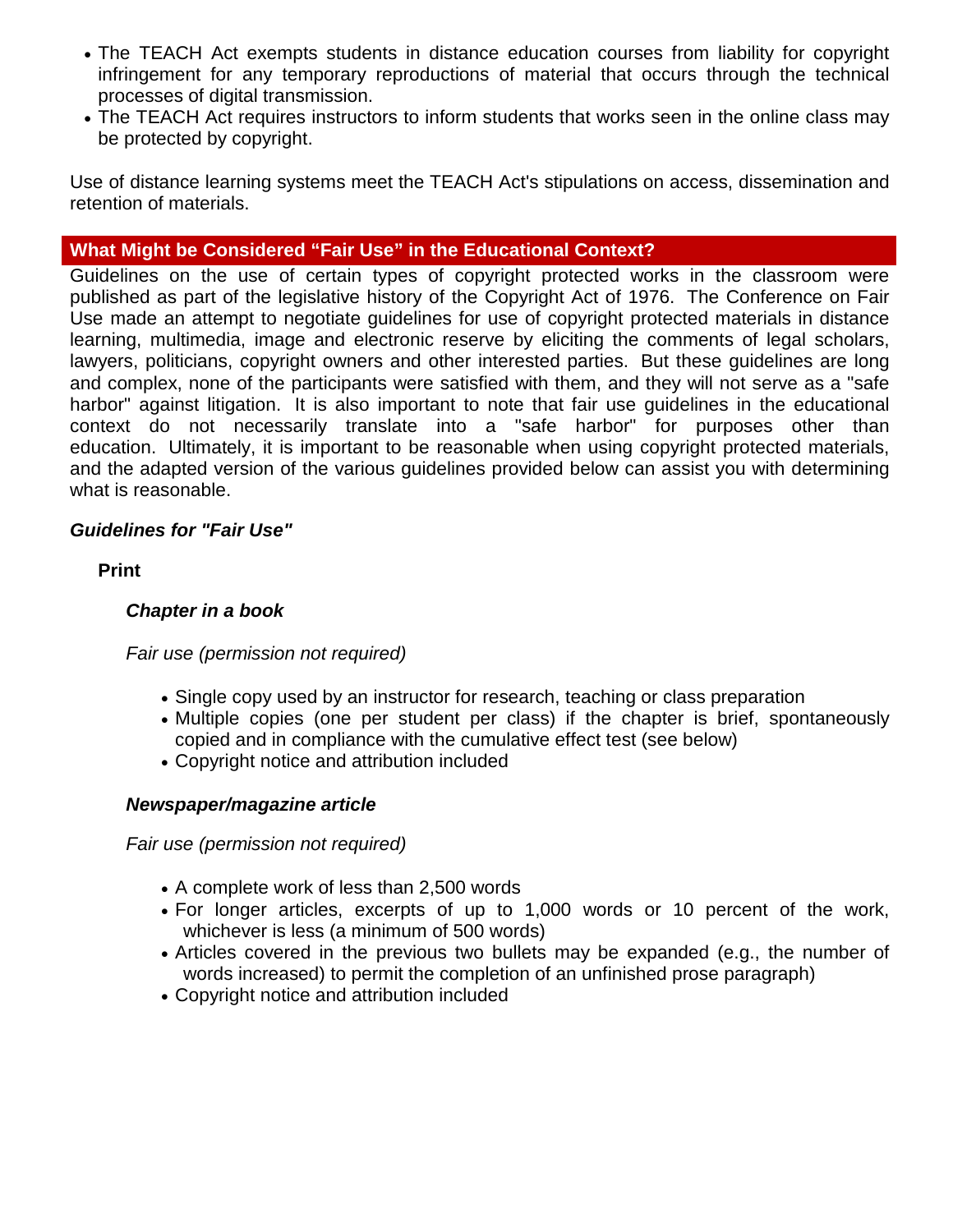## *Poems*

## *Fair use (permission not required)*

- Copies of the entire poem if it is less than 250 words and printed on no more than two pages
- 250 words of a longer poem
- Articles covered in the previous two bullets may be expanded (e.g., the number of words increased) to permit the completion of an unfinished line of a poem)
- 5 poems by different poets from a collection
- 3 poems (or excerpts) per poet from the same collective work or periodical volume
- Copyright notice and attribution included
- A notation if alterations are made

### *Infringing Use - Not "Fair Use"*

- Multiple copies used semester after semester without permission
- Multiple copies that create an anthology
- Multiple copies intended to avoid the purchase of a textbook or other materials
- Using an unlawfully acquired copy as the original

### *Photographs, illustrations and graphic images (including charts, diagrams, graphs, drawings, cartoons and Web images)*

*Fair use (permission not required)*

- Copying a photo, illustration or image in its entirety, but no more than five images from one artist
- Using images from a published collective work, but no more than 15 images or 10 percent of the work, whichever is less
- Copyright notice and attribution included
- A notation if alterations are made

*Infringing Use - Not "Fair Use"*

- Making and distributing multiple copies
- Making copies to avoid purchase
- Incorporating or altering the image as an embellishment or decoration for artistic purposes that aren't temporary
- Using an unlawfully acquired copy as the original

## *Numerical data sets*

### *Fair use (permission not required)*

- Copying up to 10 percent or 2,500 fields or cell entries, whichever is less
- Copyright notice and attribution included
- Noting if alterations were made (alterations must support an instructional objective)

## *Infringing Use - Not "Fair Use"*

- Making and distributing multiple copies
- Distributing multiple copies semester after semester
- Using an unlawfully acquired copy as the original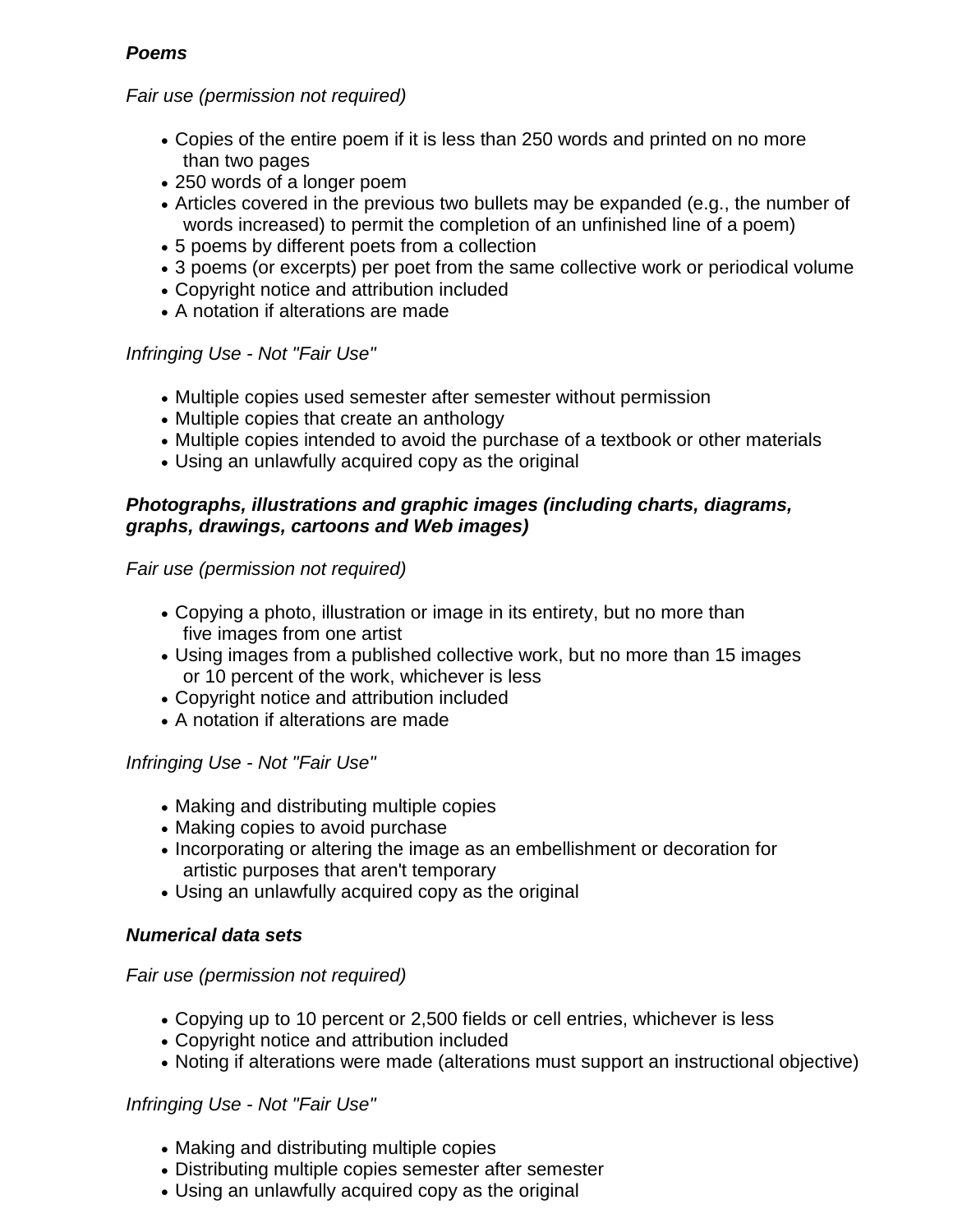#### *Video or animation*

#### *Fair use (permission not required)*

- Copying up to 3 minutes or 10 percent of the work, whichever is less
- Copyright notice and attribution included
- A notation if alterations are made
- Copied spontaneously

## *Infringing Use - Not "Fair Use"*

- Making and distributing multiple copies
- Distributing multiple copies semester after semester
- Making copies to avoid purchase
- Incorporating or altering the image as an embellishment or decoration for artistic purposes that aren't temporary
- Using an unlawfully acquired copy as the original

## *Music and lyrics (including sheet music, songs, lyrics, musical scores or recordings)*

*Fair use (permission not required)*

- Copy up to 10 percent in print, sound or multimedia form, but no more than 30 seconds of an individual work
- Copyright notice and attribution included
- A notation if alterations are made

### *Infringing Use - Not "Fair Use"*

- Making and distributing multiple copies
- Distributing multiple copies semester after semester
- Making copies to avoid purchase
- Using an unlawfully acquired copy as the original
- Changing the basic melody or fundamental character of the piece

### *Broadcast program*

### *Fair use (permission not required)*

- Single copy of off-air simultaneous broadcast used within a period not to exceed the first 45 consecutive calendar days after the recording date
- Copyright notice and attribution included
- No alterations
- Used only by individual instructors

### *Infringing Use - Not "Fair Use"*

- Making and distributing multiple copies
- Distributing multiple copies semester after semester
- Making copies to avoid purchase
- Using an unlawfully acquired copy as the original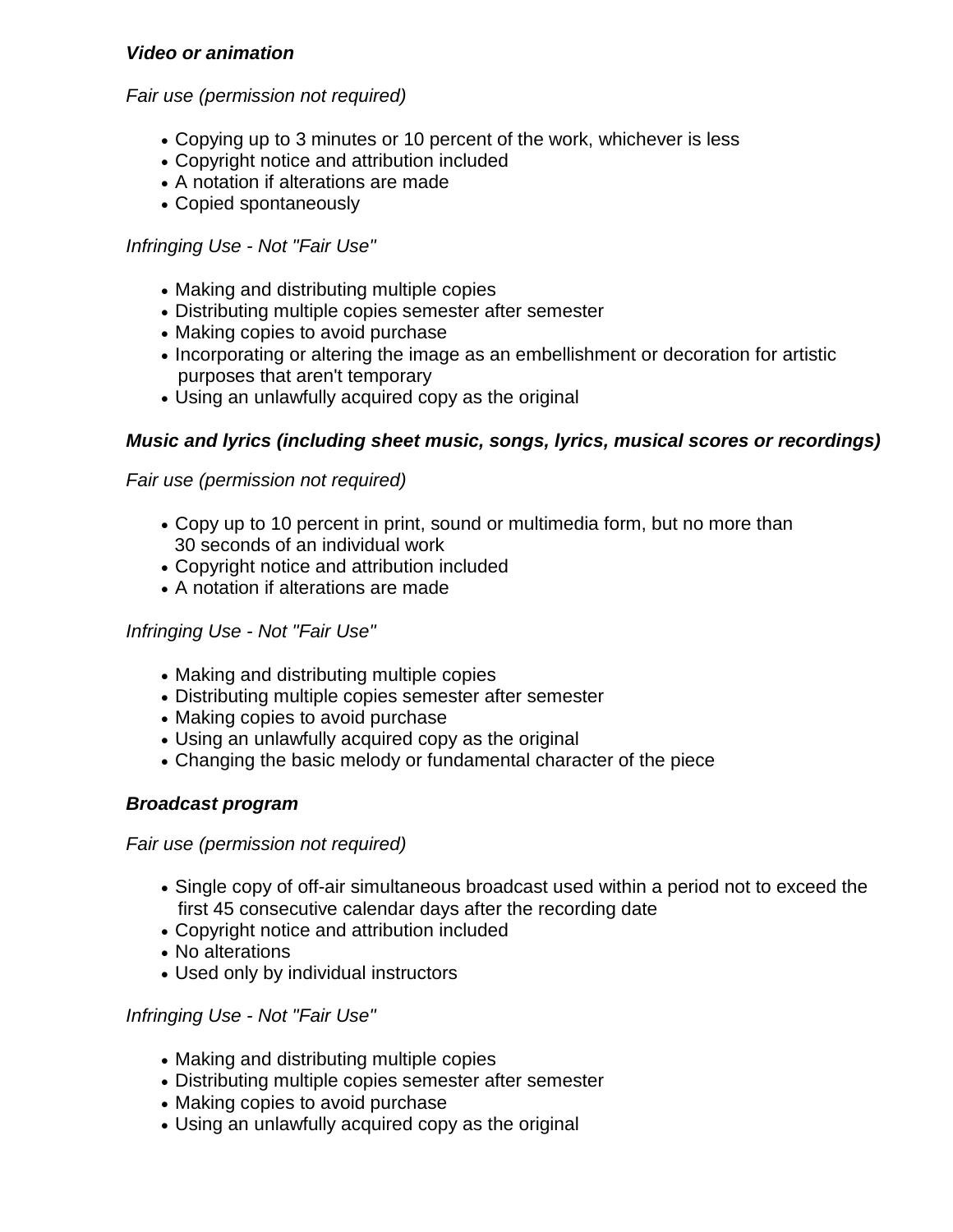## **What Rules Govern Film Screenings at MAC?**

Section 110(1) of the Copyright Act allows instructors and students to show films the course of face-to-face teaching activities.

In order to fit within this exemption, the screening must meet the following criteria:

- They must be shown as part of the instructional program.
- They must be shown by students, instructors or guest lecturers.
- They must be shown either in a classroom or other location devoted to instruction.
- They must be shown either in a face-to-face setting or where students and faculty are in the same building or general area.
- They must be shown only to students and/or educators.
- They must be using a legitimate (that is, legally reproduced) copy.

For all other screenings, including screenings by clubs or student groups, permission to show copyrighted works is required.

Swank Motion Pictures [\(http://colleges.swankmp.com/\)](http://colleges.swankmp.com/) and Criterion USA [\(http://www.criterionpicusa.com/\)](http://www.criterionpicusa.com/) sell licenses for many recent feature films. Permission can also be obtained by contacting the current distributor of the film.

## **[Films in the public domain, or films that have been purchased with public performance](http://www.jccc.edu/policy_statements/copyright/copyright-faq.html#16)  [rights can be screened without permission from the distributor.](http://www.jccc.edu/policy_statements/copyright/copyright-faq.html#16)**

### **If There's No Copyright Mark or Symbol, Does that Mean the Work has not been Copyrighted?**

No. Works published since March 1, 1989, are not required to include a copyright mark or notice to gain protection under the law.

## **Is Material I Obtained from the Internet Considered Public Domain?**

Works protected by copyright are not in the public domain unless the owner explicitly puts them into the public domain, the copyright protection has expired, or the works were created by employees of the federal government. Placing material protected by copyright on the Internet may imply intent by the copyright owner to make the material more widely available, but this does not mean they have granted permission to further duplicate and/or distribute their material.

On many web sites, the web publisher has indicated the allowed uses; check for links identified as copyright information, use information, copyright policy, etc. for an explanation of such permitted uses.